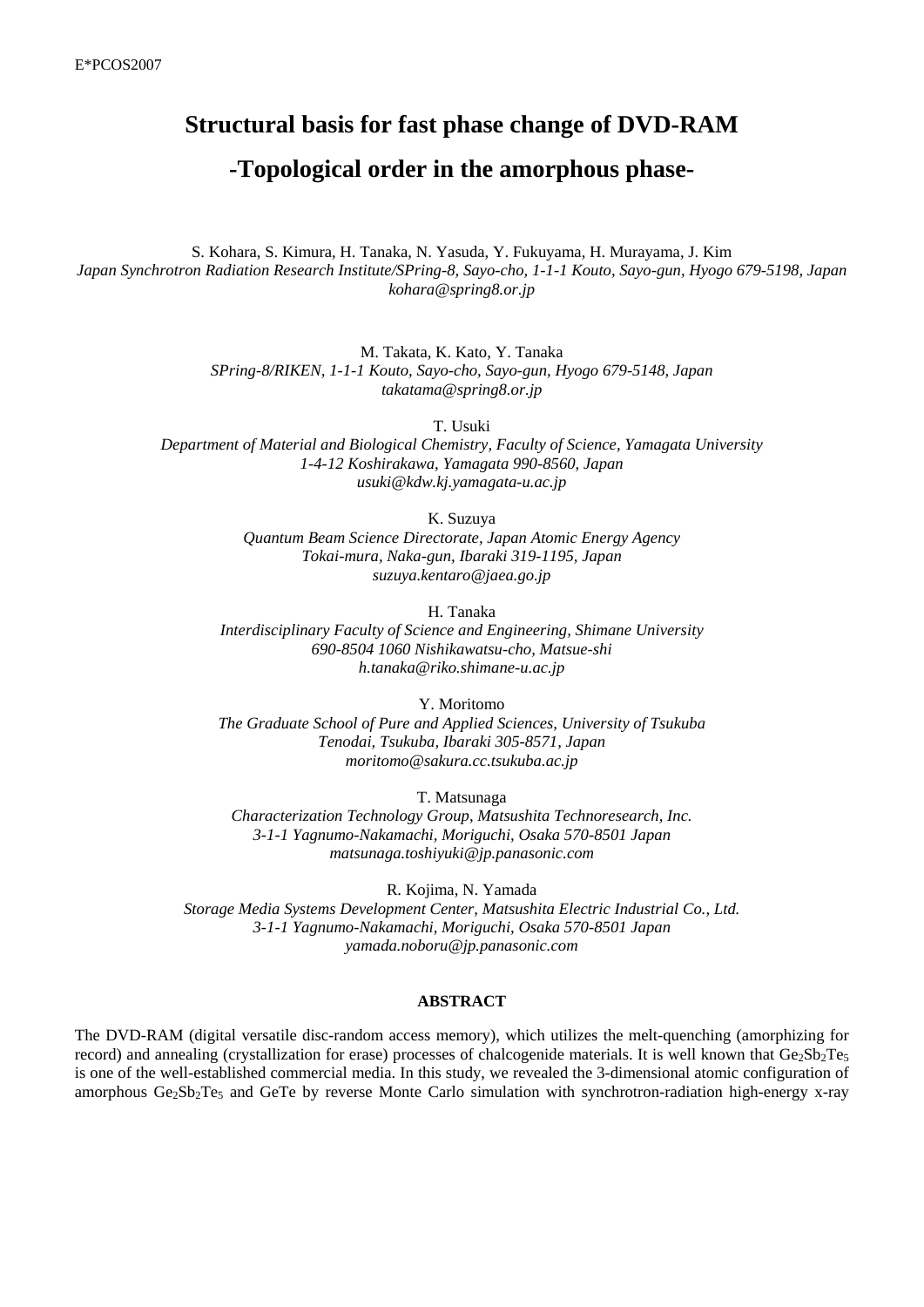diffraction data. The RMC models suggested that amorphous  $Ge_2Sb_2Te_5$  can be regarded as "even numbered-rings" structure", because the ring statistics is dominated by 4- and 6-fold rings analogous to the crystal phase. On the other hand, the formation of Ge-Ge homopolar bonds in amorphous GeTe constructs both odd- and even-numbered rings and it is worth mentioning that the addition of  $Sb_2Te_3$  to GeTe can effectively prevent the formation of Ge-Ge bonds in amorphous  $Ge_2Sb_2Te_5$ . We believe such a topological order in amorphous  $Ge_2Sb_2Te_5$  manifested by ring statistics is the key for the fast crystallization speed of the material.

**Key words**: Phase-change materials, Chalcogenide materials, High-energy x-ray diffraction, Reverse Monte Carlo modelling.

## **1. INTRODUCTION**

A new era in phase-change materials was opened by Chen et al.'s study on GeTe compound [1] and Yamada and coworker's study on Au-Ge-Sn-Te in a single-phase structure [2]. They reported that these materials show a high phasestability of the amorphous phase and a very short crystallization time. These approaches led the way to the development of new phase-change rewritable materials and to the discovery, in 1987, of the GeTe-Sb<sub>2</sub>Te<sub>3</sub> singlephase material by Yamada et al [3]. The pseudobinary compound  $2 \text{GeTe-Sb}_2 \text{Te}_3$  ( $\text{Ge}_2 \text{Sb}_2 \text{Te}_5$ ) is one of the wellestablished mother materials for commercial DVD-RAM devices, since the phase change between the crystal phase and the amorphous phase completes within 20 nsec [4], whereas GeTe requires 100 nsec [1]. In order to develop faster phase-change materials, it is necessary to understand the structural origins of the phase change, especially for the 3 dimensional structure of the amorphous phase in the amorphous to crystal phase changes.

Yamada and co-worker revealed a NaCl-type structure of the laser-crystallized  $Ge_2Sb_2Te_5$  using the Rietveld analysis on the synchrotron-radiation x-ray diffraction data [5]. The lattice constant is 6.02 Å. The 4(*a*) sites are wholly occupied only by the Te atoms, while the 4(*b*) sites are randomly occupied by the Ge and Sb atoms. There exists 20 % vacancy at the 4(*b*) site, which may be related with the large atomic displacement factor of the Ge atom [6]. On the other hand, GeTe crystal exhibits trigonal structure where both Ge and Te occupy  $4(a)$  site without vacancy [7].

Recently, Kolobov et al. investigated the local coordination around the Ge, Sb, and Te atoms in both the crystal and the amorphous phases of  $Ge_2Sb_2Te_5$  by means of extended x-ray absorption fine-structure spectroscopy (EXAFS). They ascribed the crystal-amorphous / amorphous-crystal phase change in terms of the umbrella-flip of the Ge atoms from the octahedral site to the tetrahedral site, and concluded that the transformation between the two sites is the reason for the fast optical switching of the DVD-RAM [8]. Furthermore this model was slightly modified and extended to spinel structure based on *ab initio* calculation by Welnic et al [9]. However, the proposed model based on EXAFS data reveals only the local structure of the amorphous phase; hence, it is necessary to analyze the large-scale 3-dimensional structure of the amorphous phase based on experimental data. Moreover it is well known that crystalamorphous phase change is accomplished by a melt-quenching process, therefore, it is necessary to analyze the amorphous structure in a crystal-liquid-amorphous and a amorphous-crystal phase-change process for getting deep insights on fast phase change. Accordingly, we derived the 3-dimensional atomic configuration of amorphous Ge<sub>2</sub>Sb<sub>2</sub>Te<sub>5</sub> (*a*-Ge<sub>2</sub>Sb<sub>2</sub>Te<sub>5</sub>) and amorphous GeTe (*a*-GeTe) by reverse Monte Carlo (RMC) computer simulation [10] with synchrotron radiation x-ray diffraction data with special focus on the relationship between the speed of phase change and the atomic configuration of the amorphous phase [11]. In this paper, the structure of  $a$ -Ge<sub>2</sub>Sb<sub>2</sub>Te<sub>5</sub> and the structural origin of the fast crystallization speed are described in detail.

## **2. EXPERIMENTS**

The specimen for high-energy x-ray diffraction experiment was made by laminating organic film sheet on a glass disk with a diameter of 120 mm and sputtering to form the recording film with a thickness of 200 - 500 nm. The organic film sheet was peeled off from the glass disk and specimen was manually scratching off from the glass substrate using a spatula. The composition of the sample was examined by inductively coupled plasma atomic emission spectrometry.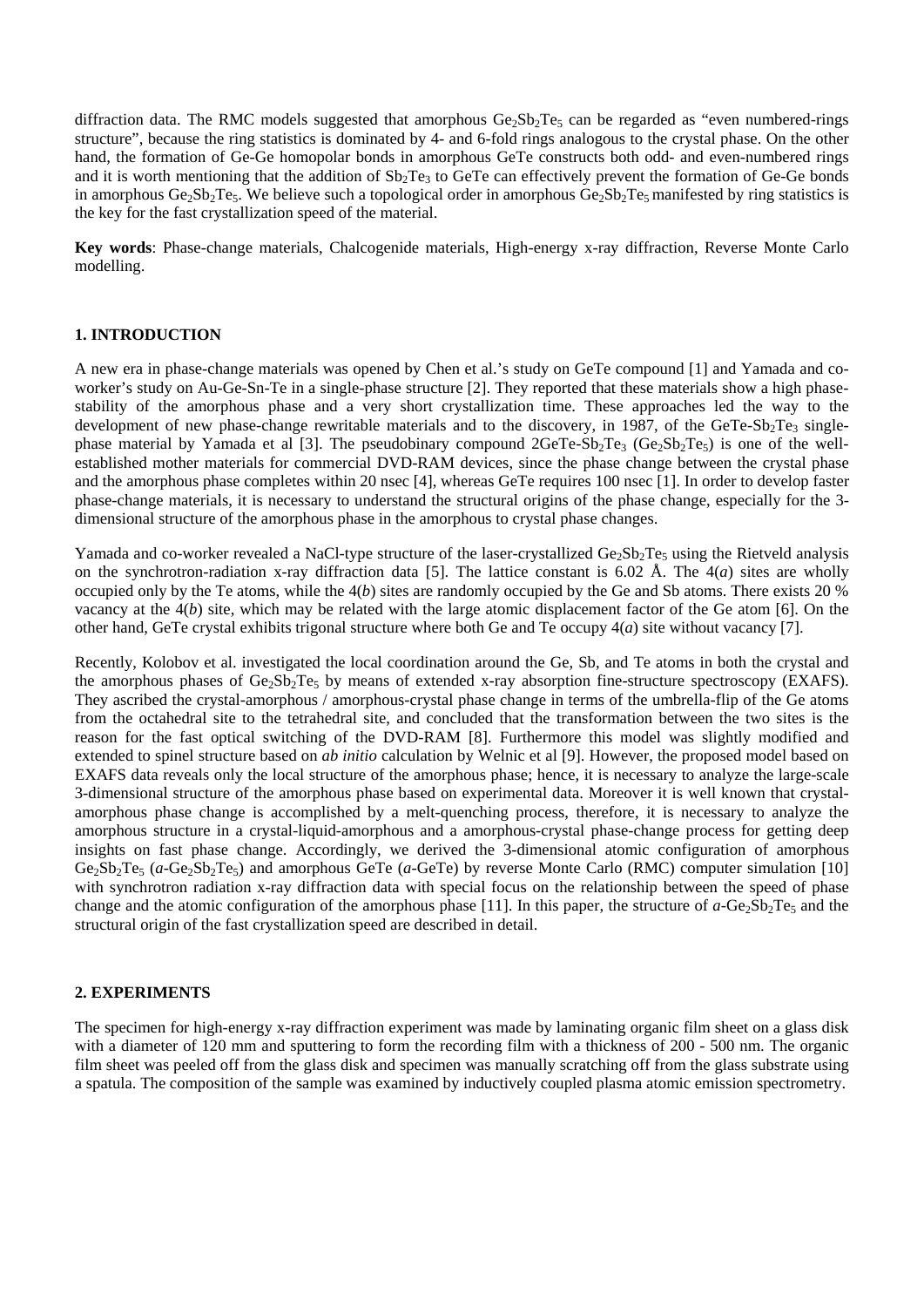The high-energy x-ray diffraction experiments at room temperature were carried out at the SPring-8 powder diffraction beamline BL02B2 [12] and the high-energy x-ray diffraction beamline BL04B2 [13,14]. The diffraction patterns of powder sample in a thin walled (10 μm) tube of 0.5 mm diameter (supplier: GLAS Müller, D-13503 Berlin) were measured in transmission geometry. The experiments on liquids were carried out at BL04B2 using a high-temperature furnace. The diffraction patterns of liquid sample in a silica glass tube of 2.0 mm diameter and 0.5 mm wall thickness were measured at 653 K (Ge<sub>2</sub>Sb<sub>2</sub>Te<sub>5</sub>) and 1073 K (Ge<sub>Te</sub>), respectively. The collected data were corrected using standard programs. The absorption coefficients [15], incoherent scattering functions [16], and atomic scattering factors [17] were used for the corrections and normalization. The corrected data were normalized to Faber-Ziman [18] total structure factor *S*(*Q*).

The RMC simulation was performed on an ensemble of 3686 and 4096 particles for  $Ge_2Sb_2Te_5$  and GeTe, respectively, starting with the NaCl-type configuration. Throughout the RMC simulation, the constraint of closest atom-atom approach was applied so as to avoid the appearance of unphysical spikes in the partial pair-distribution functions. The atomic number density of *a*-Ge<sub>2</sub>Sb<sub>2</sub>Te<sub>5</sub> and *a*-GeTe is chosen to be 0.0315 and 0.0337  $\mathring{A}^{-3}$ , respectively. The density of amorphous phase is consistent with the reported data [19,20].

#### **3. RESULTS & DISCUSSION**

Figure 1 shows the measured structure factors *S*(*Q*). The diffraction patterns of  $Ge_2Sb_2Te_5$  and GeTe crystals consist of sharp Bragg reflections, indicating longrange periodicity in the atomic arrangement. On the other hand, the diffraction patterns of  $Ge_2Sb_2Te_5$  (953 K) and GeTe (1073 K) liquids show a typical halo pattern peculiar to non-crystalline materials, reflecting the lack of long-range periodicity. These diffraction patterns show a highly disordered state (liquid state) that both  $Ge_2Sb_2Te_5$  and GeTe must undergo during a recording process (crystal-amorphous phase change) by a laser-heated melt-quench process. Although the  $S(Q)$  of  $a-Ge_2Sb_2Te_5$  is similar to that of *a*-GeTe, the sharpness of the first diffraction peak observed at around  $Q=2$  Å<sup>-1</sup> in *S*(*Q*) of *a*-Ge<sub>2</sub>Sb<sub>2</sub>Te<sub>5</sub> is larger than that in *a*-GeTe, suggesting *a*- $Ge_2Sb_2Te_5$  exhibits more ordered structure than *a*-GeTe.

Figure 2 shows the total correlation functions *T*(*r*) obtained by Fourier transformation of *S*(*Q*). The first peak observed at around 3.0 Å in the  $T(r)$  of both crystals is assigned to the Ge(Sb)-Te correlations. It is remarkable that the GeTe crystal exhibits two Ge-Te correlation lengths (2.8 and 3.2 Å), whereas  $Ge_2Sb_2Te_5$ 



Fig. 1. Total structure factors, S(Q), of crystal (300 K), liquid (953 K), and amorphous Ge<sub>2</sub>Sb<sub>2</sub>Te<sub>5</sub> (300 K) and crystal (300 K), liquid (1073 K), and amorphous GeTe. Solid lines and dashed lines represent the experimental data and the result of the RMC simulation data, respectively.



Fig. 2. Total correlation functions,  $T(r)$ , of crystal (300 K), liquid (953 K), and amorphous Ge<sub>2</sub>Sb<sub>2</sub>Te<sub>5</sub> (300 K) and crystal (300 K), liquid (1073 K), and amorphous GeTe.

crystal shows a relatively sharp peak composed of the Ge-Te and Sb-Te correlations  $(3.0 \text{ Å})$ . Thus, one may notice there is significant shrinkage of the Ge(Sb)-Te correlation distance at the phase change from the crystal phase (3.0 Å)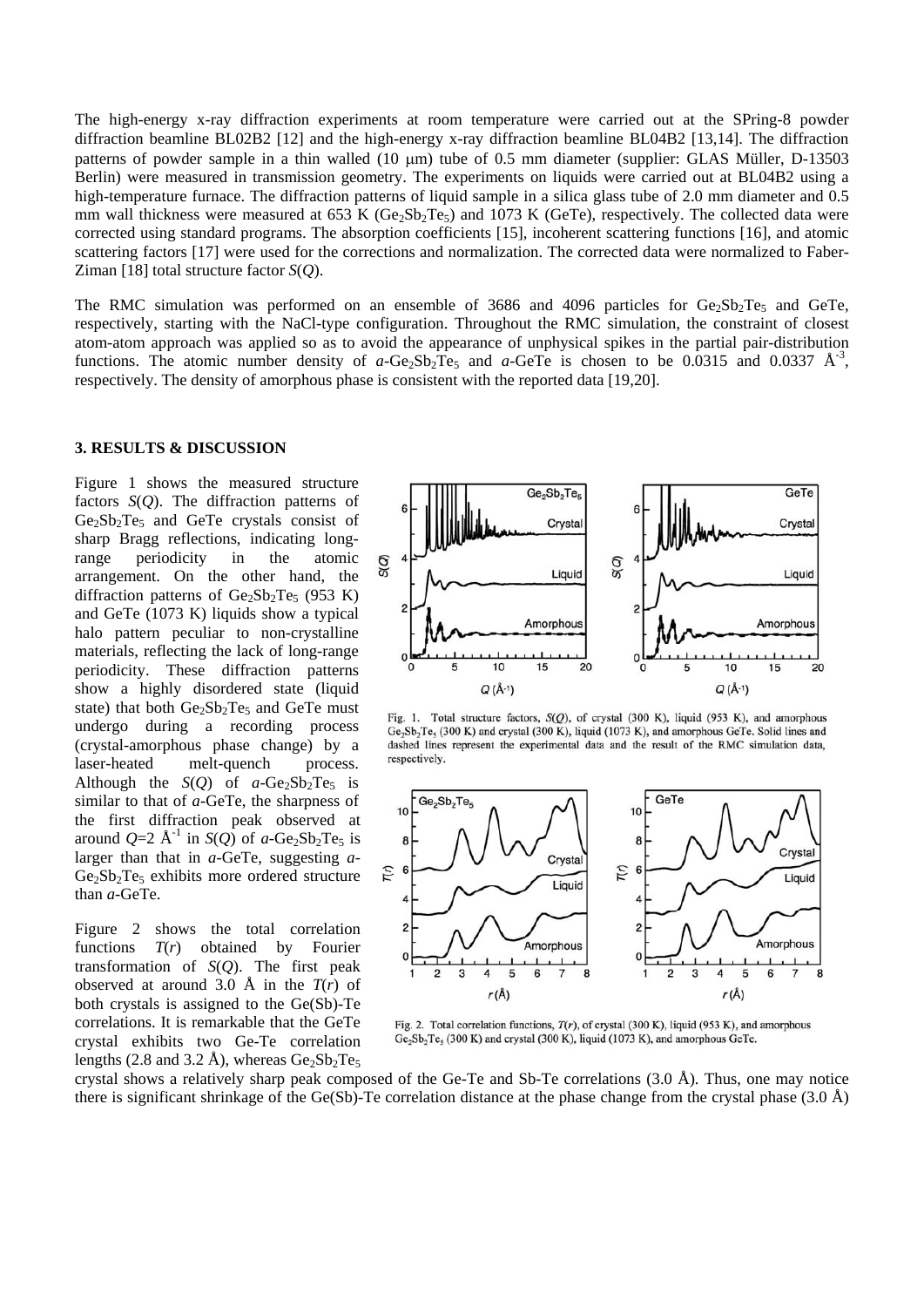to the amorphous phase (2.78 Å). The variations of the atomic distance and the peak intensity can be ascribed to the reduction of the coordination number of the Te atom around the Ge (Sb) atom.

It is worth mentioning that the peak corresponding to the Te-Te correlation distance observed at around 4.2 Å in both  $Ge_2Sb_2Te_5$  and  $GeTe$  becomes broader in the liquid phases and sharper again in the amorphous phase. In addition, a peak observed at around 5 Å, which corresponds to the diagonal length in a cubic cell, disappears in both liquid and amorphous phase. It is suggested from these features that both crystals lose the local and longrange atomic orders in liquid phase and get some specific atomic orders in the amorphous phase again. These observations seem to contradict with the "umbrella



Fig. 3. The partial pair-distribution functions  $g_{ii}(r)$  of  $a$ -Ge<sub>2</sub>Sb<sub>2</sub>Te<sub>5</sub> and  $a$ -GeTe. Black lines: a-GeTe, red lines:  $a$ -Ge<sub>2</sub>Sb<sub>2</sub>Te<sub>5</sub> (non-homopolar bond model), blue lines:  $a$ -Ge<sub>2</sub>Sb<sub>2</sub>Te<sub>5</sub> (homopolar bond model).

model" proposed by Kolobov et al., in which rigid Te-sublattice is postulated [8]. Hence it is necessary to envisage the small displacement and atomic diffusion of not only Ge atoms but also all atoms, which may make it possible to realize the fast-phase change of DVD-RAM. In addition, it should be mentioned that GeTe shows a significant change of the Ge-Te correlation distance and the peak height at the phase change process from the liquid phase  $(2.77 \text{ Å})$  to the amorphous phase (2.65 Å), while  $Ge_2Sb_2Te_5$  shows a relatively small change. Maeda and Wakagi discovered the Ge-Ge homopolar bonds at 2.48 Å in *a*-GeTe, which disappear during amorphous-crystal phase change process [21]. Pickart et al. performed neutron diffraction experiment on *a*-GeTe [20] and found the first peak at 2.60 Å in real-space function, which is smaller than that of 2.65 Å of our x-ray diffraction data. The difference in appearance of the Ge-Ge homopolar bonds in between neutron and x-ray experiments is explained by the difference of the weighting factors of Ge-Ge and Ge-Te for neutrons and x-rays. Thus, the x-ray and neutron diffraction and EXAFS data of GeTe suggest the existence of Ge-Ge homopolar bonds in *a*-GeTe. However Kolobov et al. does not mention about the formation of such a homopolar bond in *a*-Ge<sub>2</sub>Sb<sub>2</sub>Te<sub>5</sub> based on EXAFS data [8]. Unfortunately it is difficult to confirm the formation of homopolar bonds (Ge-Ge, Ge-Sb, Sb-Sb) in *a*-Ge<sub>2</sub>Sb<sub>2</sub>Te<sub>5</sub> from our x-ray diffraction data.

The total structure factors  $S(Q)$  of  $a$ -Ge<sub>2</sub>Sb<sub>2</sub>Te<sub>5</sub> and  $a$ -GeTe derived from the RMC model are shown in Fig. 1 as a dashed line. It is confirmed that the RMC

models are consistent with experimental data. The partial pair-distribution functions  $g_{ii}(r)$  of  $a$ -Ge<sub>2</sub>Sb<sub>2</sub>Te<sub>5</sub> and  $a$ -GeTe are shown in Fig. 3 with a red line and black line, respectively. It is worth mentioning that the first peak in  $g_{ii}(r)$  of Ge-Te and Sb-Te is sharp but skewed towards the high-*r* side, indicating a distribution of Ge-Te and Sb-Te distances from 2.4 to 3.4 Å due to highly distorted polyhedra.

In order to characterize the structural units, we investigated the bond angle distributions within the first coordination shell of the  $g_{ii}(r)$  as shown in Fig. 4. Te-



Fig. 4. Bond angle distribution in  $a$ -Ge<sub>2</sub>Sb<sub>2</sub>Te<sub>5</sub> and  $a$ -GeTe. Dotted lines represent the distribution of O-Si-O of regular tetrahedra in amorphous SiO<sub>2</sub> calculated from the RMC model [22].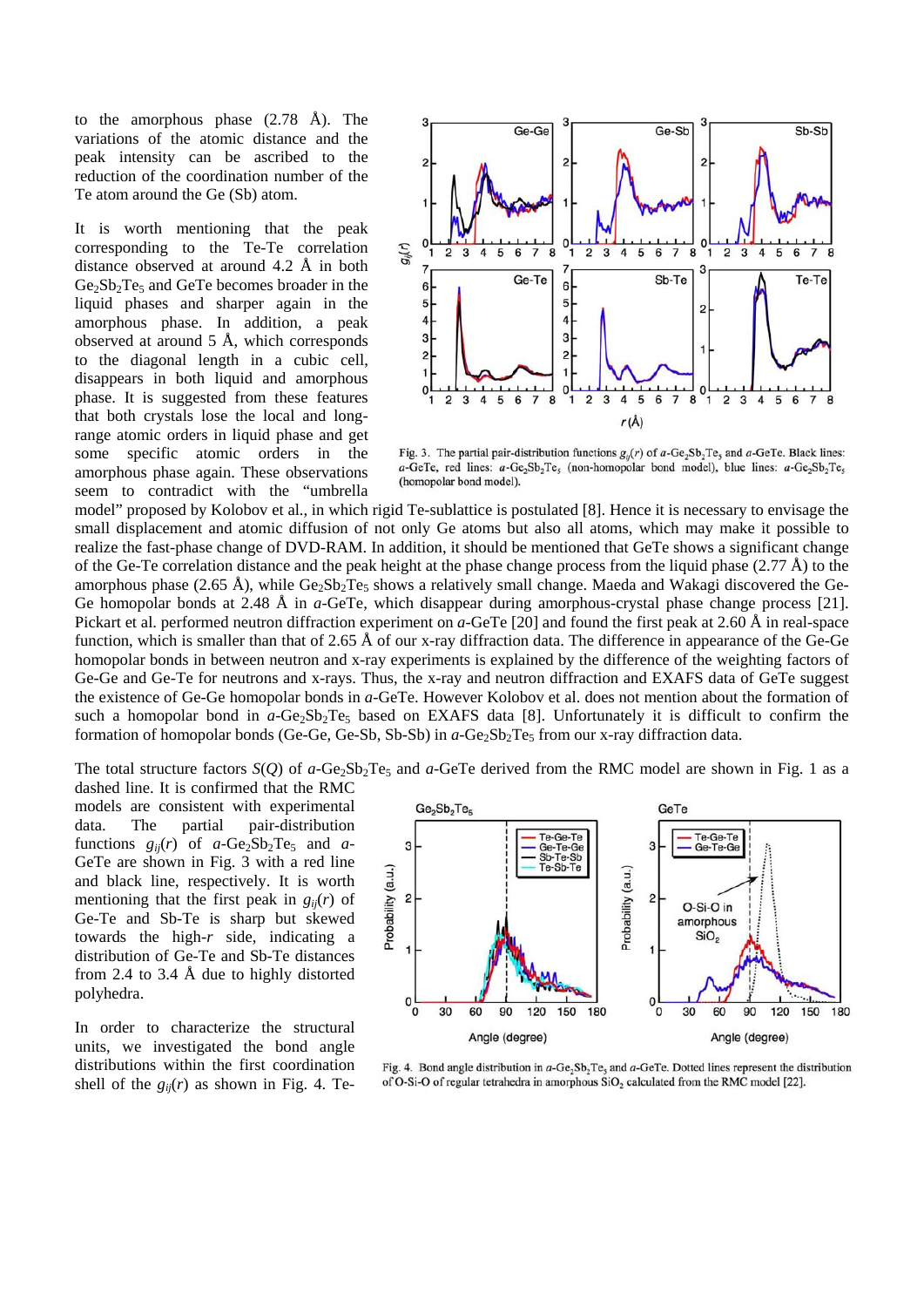Ge(Sb)-Te and Ge(Sb)-Te-Ge(Sb) in *a*- $Ge_2Sb_2Te_5$  exhibit a peak at around 90°, which surprisingly consists with the angle in the corresponding crystal phase and are different from the typical bond angle, 109.4˚ of the O-Si-O of regular tetrahedra, SiO4, in amorphous SiO<sub>2</sub> [22]. Te-Ge-Te in *a*-GeTe exhibits similar bond angle distribution, but Ge-Te-Ge shows peaks at around 90˚ and 50˚ due to the formation of Ge-Ge homopolar bond. Therefore it is suggested that *a*-Ge<sub>2</sub>Sb<sub>2</sub>Te<sub>5</sub> possesses crystal-like bond angle order, whereas *a*-GeTe loses such an order by the formation of Ge-Ge bond. The total coordination number around the Ge(Sb) derived from the RMC model is estimated to be 3.7 (3.0) for  $a$ -Ge<sub>2</sub>Sb<sub>2</sub>Te<sub>5</sub>



 $Ge_2Sb_2Te_5$ , and  $GeTe_4$  and  $GeTe_3Ge$  for *a*-GeTe. The coordination number of the  $Ge(Sb)$  atom around the Te atom is estimated to be 1.5 (1.2) in  $a$ -Ge<sub>2</sub>Sb<sub>2</sub>Te<sub>5</sub> and 3.1 in  $a$ -GeTe. Thus the estimated coordination number (2.7) around the Te atom in  $a$ -Ge<sub>2</sub>Sb<sub>2</sub>Te<sub>5</sub> is consistent with that in the Olson's argument [23], which insists that the coordination number should be about three with taking into account of only the Ge-Te and Sb-Te bonds. and 4.1 for *a*-GeTe. Therefore it is suggested that dominant short-range structural units are GeTe<sub>4</sub> and SbTe<sub>3</sub> for *a*-

In order to obtain the insights on the relationship between th e speed of phase change and the atomic configuration, the ring statistics in both crystal and amorphous phase for Ge<sub>2</sub>Sb<sub>2</sub>Te<sub>5</sub> and GeTe were calculated up to 12-fold ring, as shown in Fig. 5 (a) and (b), respectively. In the calculatio n, we defined that GeTe crystal has only 4-fold ring. In the case of Ge<sub>2</sub>Sb<sub>2</sub>Te<sub>5</sub> crystal, 20% of total number of vacancies in Ge/Sb mixing sites produces about 20 % of 6-fold ring. It is remarkable that the structure of  $a$ -Ge<sub>2</sub>Sb<sub>2</sub>Te<sub>5</sub> can be regarded as a "even-numbered ring structure", because the ring statistics is dominated by 4- and 6-fold rings anal ogous to the crystal phase. On the other hand, we find that *a*-

model with homopolar bonds exhibited good agreement with experimental data within experimental errors. The calculated  $g_{ij}(r)$  and the ring statistics are shown in Fig.  $3$  as blue lines and Fig.  $5(c)$ , respectively. As can be seen in Fig. 3, the small peaks corresponding to the homopolar bond are observed in  $g_{ij}(r)$  for the Ge-Ge, Ge-Sb, and Sb-Sb, but the fraction of Ge-Ge homopolar bonds in  $a$ -Ge<sub>2</sub>Sb<sub>2</sub>Te<sub>5</sub> is smaller than that in  $a$ -GeTe. Recent other RMC modelling using a combination of diffraction and EXAFS data suggests that the formation of homopolar bonds [26,27], too. However evennumbered rings are still dominant in a-Ge<sub>2</sub>Sb<sub>2</sub>Te<sub>5</sub> under GeTe has various sizes (both odd- and even-numbered) of rings due to the formation of Ge-Ge homopolar bonds. These differences in the ring interconnection structures are clearly visible in 3-dimensional atomic configurations obtained from the RMC simulation, as shown in Fig. 6. Recently Baker et al. reported that the formation of the Ge-Ge homopolar bond in  $a$ -Ge<sub>2</sub>Sb<sub>2</sub>Te<sub>5</sub> based on EXAFS data [24,25]. Although it is difficult to estimate the fraction of the Ge-Ge homopolar bonds due to the small weighting factor for x-rays, the RMC modelling with/without homopolar bonds (Ge-Ge, Ge-Sb, Sb-Sb) in  $a$ -Ge<sub>2</sub>Sb<sub>2</sub>Te<sub>5</sub> was performed. The RMC



Fig. 6. A 16 Å  $x$  16 Å  $x$  16 Å atomic configuration and enlarged framework atomic configuration of  $a$ -Ge<sub>2</sub>Sb<sub>2</sub>Te<sub>5</sub> and  $a$ -GeTe obtained from the RMC snapshot (b). The Ge(Sb)-Te and Ge-Ge bonds shorter than 3.4 Å and 3.0 Å are indicated by the sticks, respectively. The redcolored bond represents the Ge-Ge bond.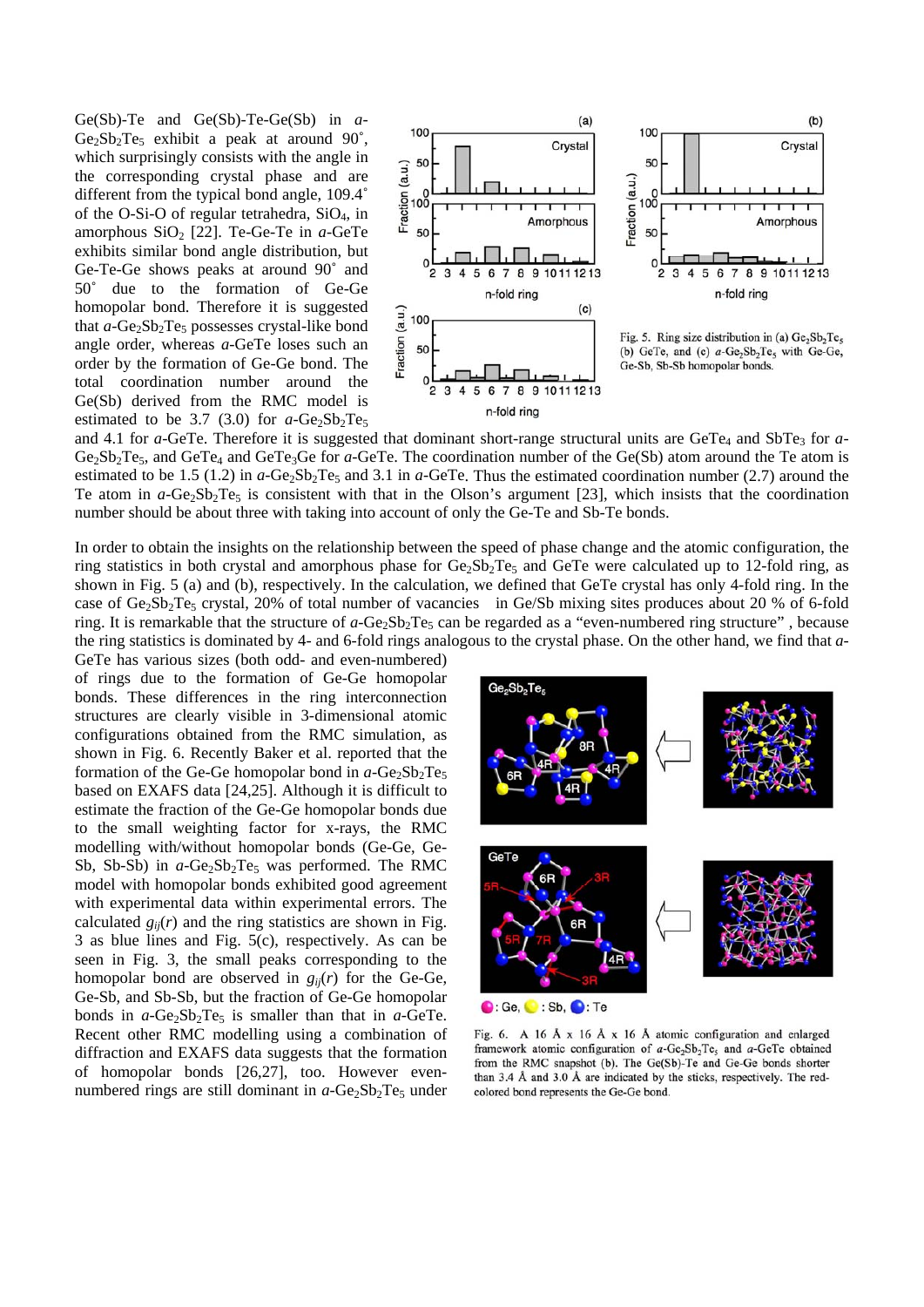the formation of homopolar bonds, suggesting the addition of  $Sb_2Te_3$  to GeTe can effectively prevent the formation of Ge-Ge bonds in *a*-Ge<sub>2</sub>Sb<sub>2</sub>Te<sub>5</sub>.

On the basis of the comparison of the ring statistics, the mechanisms of fast crystalliquid-amorphous (record) and amorphous-crystal (erase) phase changes in  $Ge_2Sb_2Te_5$  are proposed, as shown by the schematic presentation in Fig. 7. In the crystal-liquid phasechange process (stage I), the atomic configuration in the crystal phase is disarranged by laser heating and melted in liquid, where there is no significant structural difference between  $Ge_2Sb_2Te_5$  and GeTe (see also Fig. 1). However, in

 $Ge<sub>2</sub>Sb<sub>2</sub>Te<sub>5</sub>$ 



Fig. 7. A schematic presentation for the possible ring size transformation in crystal-liquid-amorphous phase change (record) and amorphous-crystal phase change (erase) in Ge<sub>2</sub>Sb<sub>2</sub>Te<sub>5</sub> and GeTe. The red-colored bond represents the Ge-Ge bond. Stage I and II: recording process, stage III: erasing process.

the amorphous-crystal phase-change process (stage III), a-Ge<sub>2</sub>Sb<sub>2</sub>Te<sub>5</sub> transforms to the crystal phase via the usually exhibit such a characteristic topological order and show a broad feature as seen in Fig. 5(b) for a-GeTe due to the structural disorder [28, 29] the liquid-amorphous phase-change process (stage II), only even-numbered rings are constructed in  $a$ -Ge<sub>2</sub>Sb<sub>2</sub>Te<sub>5</sub>. In transformation of only the large even-numbered (8-, 10-, 12-fold) rings into the crystal structure (4- and 6-fold rings). On the other hand, *a*-GeTe exhibits various sizes (both odd- and even-numbered) of rings in stage II. Therefore, the recombination of the various-size rings is required in stage III. Thus the construction of odd-numbered rings in *a*-GeTe disturbs the fast crystallization of the amorphous phase. Such a topological order in  $a$ -Ge<sub>2</sub>Sb<sub>2</sub>Te<sub>5</sub> manifested by ring statistics is generally incompatible with disordered structure in amorphous materials. Amorphous materials do not

## **4. CONCLUSION**

The 3-dimensional atomic configurations of  $a$ -Ge<sub>2</sub>Sb<sub>2</sub>Te<sub>5</sub> and  $a$ -GeTe were derived by reverse Monte Carlo of  $Sb_2Te_3$  to GeTe can effectively prevent the formation of Ge-Ge bonds in  $a$ -Ge<sub>2</sub>Sb<sub>2</sub>Te<sub>5</sub>. The origin of the fast phase structure" in *a*-Ge<sub>2</sub>Sb<sub>2</sub>Te<sub>5</sub> is an essential feature for fast phase-change materials. Furthermore it is worth mentioning that these topological findings can be obtained from structural modelling with the RMC method, since the diffraction results of this study will provide important directions in the future design of fast phase-change materials. simulation with synchrotron-radiation high-energy x-ray diffraction data. We found that the ring statistics of *a*- $Ge_2Sb_2Te_5$  is dominated by 4- and 6-fold rings analogous to those of the crystal phase. It is suggested that the addition change in DVD-RAM is a material developer's question for many years and we believe that "even numbered-rings data does not exhibit any structural similarity between amorphous and crystal in real space. We are confident that the

and time-resolved structural study for nano-materials and devices—" from Japan Science and Technology Agency. The authors are grateful to the achievement of the top-up operation of the storage ring at SPring-8, which allows us to This work was supported by CREST "X-ray pinpoint structural measurement project —Development of the spatialmeasure very reliable diffraction pattern of the samples. The discussions with Drs. T. Ishikawa, M. Sakurai, P. Jóvari and Mr. H. Fujii are gratefully appreciated.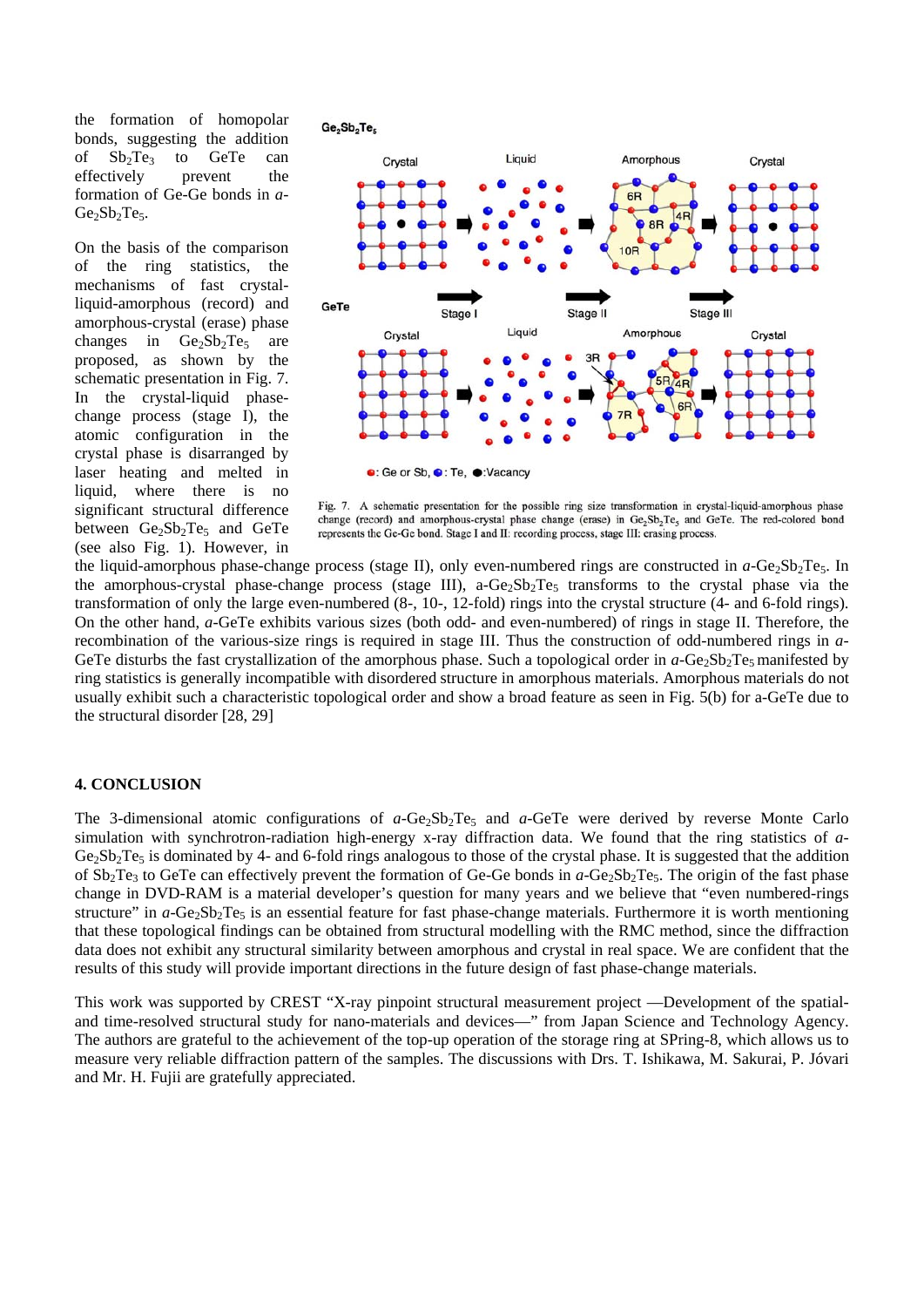#### **REFERENCES**

1. M. Chen, K. A. Rubin, and R. W. Barton: "Compound materials for reversible phase-change optical data storage", Appl. Phys. Lett. **49** (1986) 502.

2. N. Yamada, M. Takenaga, and M. Takao: "Te-Ge-Sn-Au phase change recording film for optical disk", Proc. of SPIE, Optical Mass Data Storage II" **695** (1986) 79.

3. N. Yamada, E. Ohno, K. Nishiguchi, N. Akahira, K. Nagata, and M. Takao: High speed overwritable phase change optical disk material, Jpn. J. Appl. Phys. **26**, Suppl. 26-4 (1987) 61.

4. N. Yamada: "Potential of Ge-Sb-Te phase-change optical disks for high-data-rate recording in the near future", SPIE **3109** (1997) 28.

5. N. Yamada and T. Matsunaga: Structure of laser-crystallized  $Ge_2Sb_{2+x}Te_5$  sputtered thin films for use in optical memory, J. Appl. Phys. **88** (2000) 7020.

6. S. Shamoto, N. Yamada, T. Matsunaga, Th. Peoffen, J. W. Richardson, Jr., J.-H. Chung, and T. Egami: Large displacement of germanium atoms in crystalline Ge<sub>2</sub>Sb<sub>2</sub>Te<sub>5</sub>", Appl. Phys. Lett. **86** (2005) 081904.

7. T. K. Chattopadhyay, J. X. Boucherle, and H. G. von Schnering: "Neutron diffraction study on the structural phase transition in GeTe", J. Phys. C **20** (1987) 1431.

change mechanism of rewritable optical media", Nature Materials 3 (2004) 703. 8. A. V. Kolobov, P. Fons, A. I. Frenkel, A. L. Ankudinov, J. Tominaga, and T. Uruga, "Understanding the phase-

structure and physical properties in phase-change materials", Nature Materials 5 (2006) 56. 9. W. Welnic, A. Pamungkas, R. Detemple, C. Steimer, S. Blügel, and M. Wuttig: "Unravelling the interplay of local

disordered structures", Mol. Simul. 1 (1988) 359. 10. R. L. McGreevy and L. Pusztai: "Reverse Monte Carlo simulation: a new technique for the determination of

Yamada, Y. Tanaka, H. Suematsu, and M. Takata: "Structural basis for the fast phase change of Ge<sub>2</sub>Sb<sub>2</sub>Te<sub>5</sub>: Ring 11. S. Kohara, K. Kato, S. Kimura, H. Tanaka, T. Usuki, K. Suzuya, H. Tanaka, Y. Moritomo, T. Matsunaga, N. statistics analogy between the crystal and amorphous states", Appl. Phys. Lett. **89** (2006) 201910.

12. E. Nishibori, M. Takata, K. Kato, M. Sakata, Y. Kubota, S. Aoyagi, Y. Kuroiwa, M. Yamakata, and N. Ikeda: "The large Debye–Scherrer camera installed at SPring-8 BL02B2 for charge density studies", Nucl. Instrum. Methods A **467-468** (2001) 1045.

at SPring-8", Nucl. Instrum. Methods A 467-468 (2001) 663. 13. M. Isshiki, Y. Ohishi, S. Goto, K. Takeshita, and T. Ishikawa: "High-energy X-ray diffraction beamline: BL04B2

diffractometer for high-energy X-ray diffraction using synchrotron radiation on bending magnet beamline BL04B2 at SPring-8", Nucl. Instrum. Methods A **467-468** (2001) 1030. 14. S. Kohara, K. Suzuya, Y. Kashihara, N. Matsumoto, N. Umesaki, and I. Sakai: "A horizontal two-axis

15. S. Sasaki, X-ray absorption coefficients of the elements (Li to Bi, U) — KEK Report 90-16 (National Laboratory for High Energy Physics, Japan, 1991).

16. J. H. Hubbell, Wm. J. Veigele, E. A. Briggs, R. T. Brown, D. T. Cromer, and R. J. Howerton, J. Phys. Chem. Ref. Data 4, 471(1975).